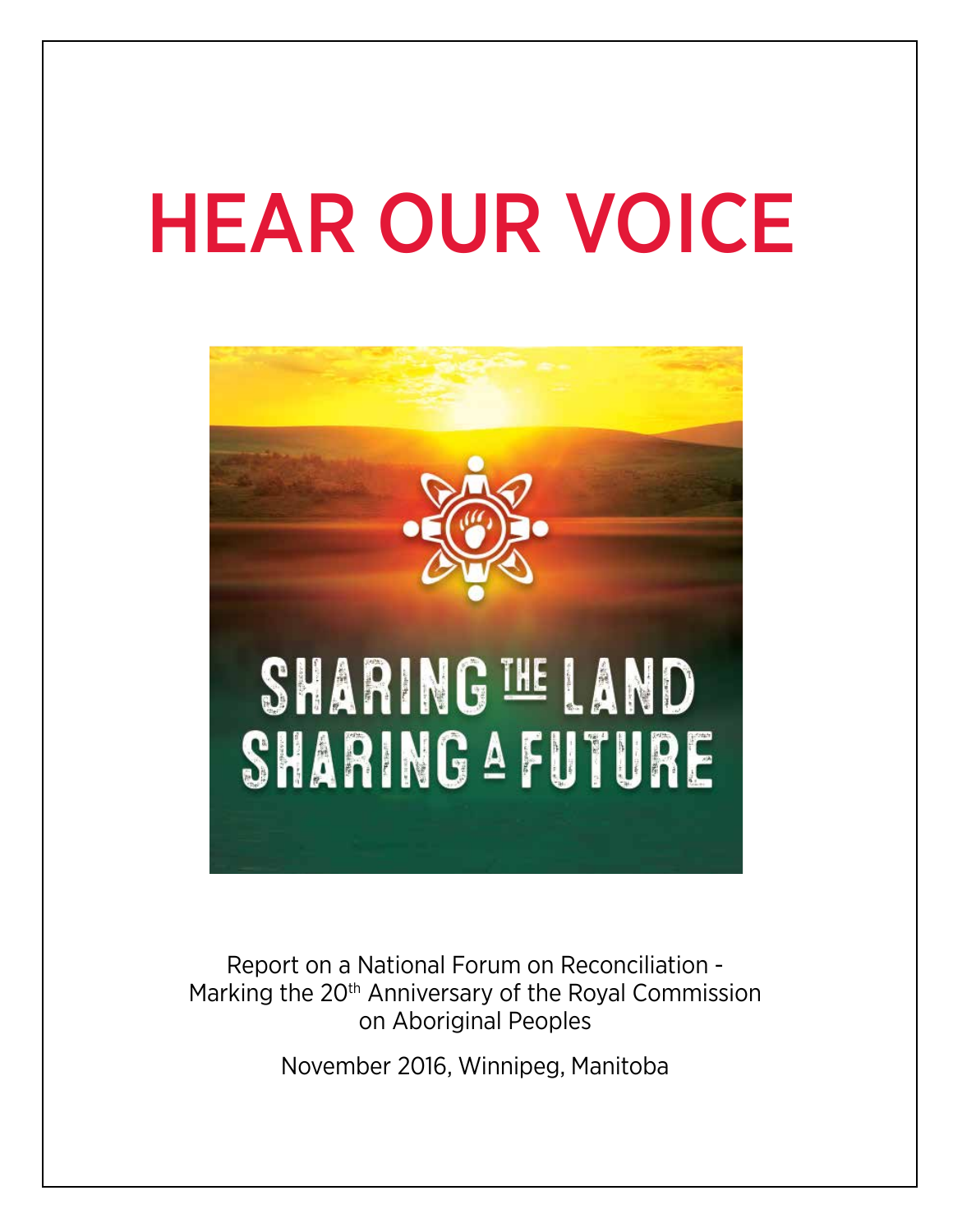

*We lost a generation since RCAP. We will not lose this one.*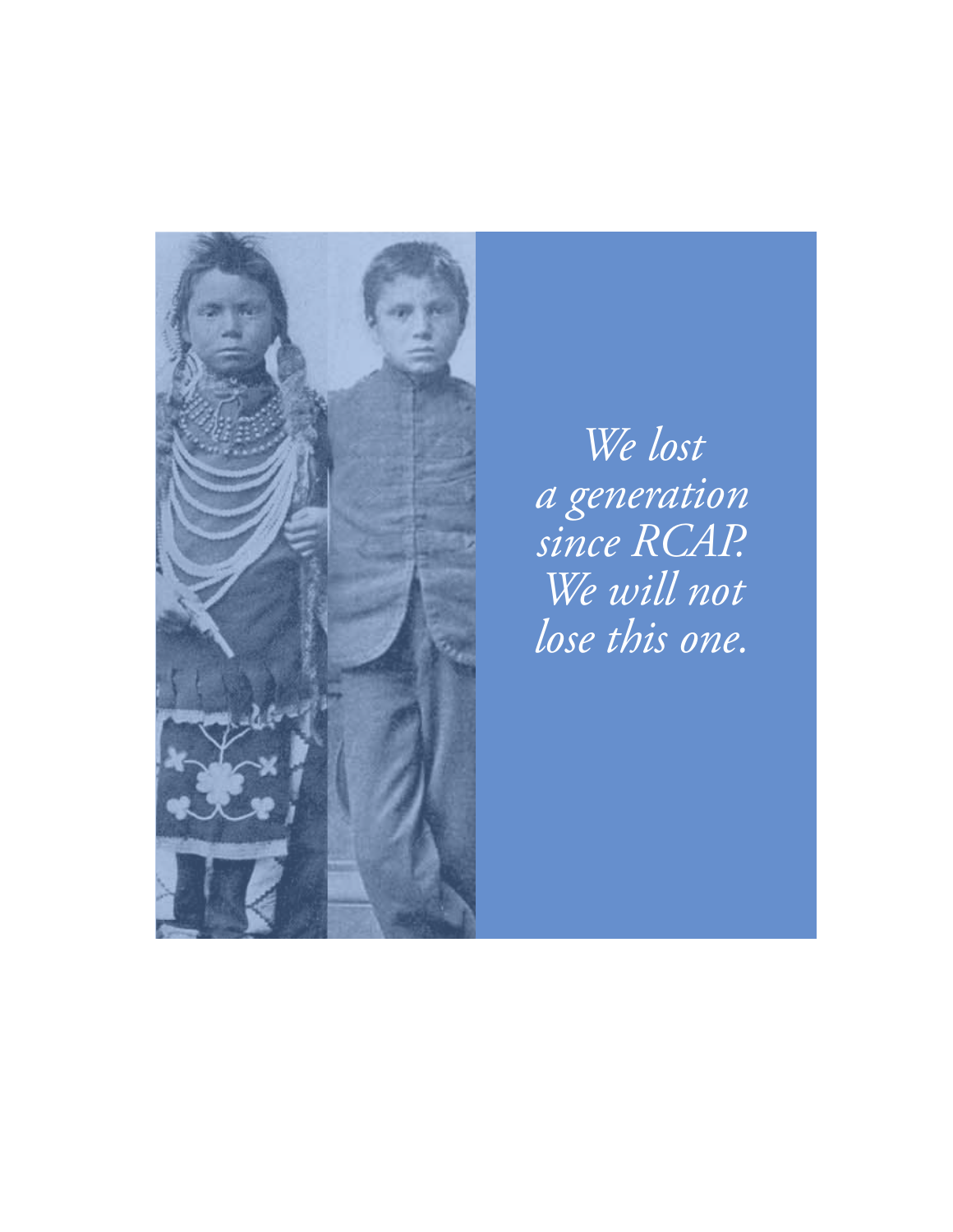## Introduction

Just over a year ago, the Truth and Reconciliation Commission of Canada (TRC) and its 94 calls to action implored everyone in Canada to confront the legacy of residential schools and undertake sweeping reforms to build understanding and healing and forge a new relationship between Indigenous people and Canadians.

Canada cannot risk getting it wrong this time. Twenty years ago, the Royal Commission on Aboriginal Peoples (RCAP) also released a wealth of information and 440 recommendations at a cost of \$60 million and five years of extensive research, testimony, consultation and deliberation.



Many of the RCAP recommendations are mirrored by the TRC and indeed the TRC Commissioners attest to the foundational importance of the RCAP analysis. Yet the RCAP recommendations were largely ignored at the time, considered too radical and difficult to implement.

With this rare second chance presented by the TRC, it is important to examine the lessons of RCAP - still the most extensive and ethically-based research program aimed at better understanding the history and lived experience of First Nations, Metis and Inuit peoples in Canada.

Recognizing the opportunity offered by the TRC report and the work done by RCAP, a group of volunteers comprised of RCAP alumni, representatives of national Indigenous organizations, members of key civil society organization and academics convened in 2015 to consider how to mark the 20th anniversary of the Royal Commission and build momentum going forward from the TRC.

As a result, committed people from major sectors of society in Canada convened at a national forum in Winnipeg in November 2016 to determine how the lessons learned from the previous 20 years can inform the reconciliation process as we build a new

relationship and close the alarming gap in life circumstances between Indigenous people and Canadians.

The conference attracted national Indigenous leaders, the Minister of Indigenous and Northern Affairs, senior public servants, municipal leaders, leaders of non-profit organizations, TRC and RCAP members, university executives, academics, researchers and, most importantly, youth leaders.

Youth figured prominently in the proceedings, holding their own sessions and actively engaging in the plenaries. The forum's recommendations are intended to improve the prospects of this generation and those who follow.

> Participants engaged in three days of activities ranging from keynote addresses and panels to honouring ceremonies and breakout sessions. One of the highlights was an announcement by Library and Archives Canada that the complete information legacy of the Royal Commission on Aboriginal Peoples would be available on its website.

Along with continuing dialogue, a number of lasting resources have emerged from the forum. These include the conference web pages, with edited videos of the plenaries, which will be transferred to the National Centre for Truth and Reconciliation website. Steps are being taken as well to prepare an edited book and e-book of conference papers.

This document provides an overview of the key messages from the RCAP national forum. It

serves as a practical guide to moving forward now – capturing the momentum for change that has been building since RCAP and making its vision, and that of the TRC, a reality. It will discuss top priorities for policy change and principles for implementation before coming to conclusions about the path forward in an effort to inform governments, policy-makers and civil society organizations.

The overarching conclusion from the forum is that we have lost a generation since RCAP and we must be determined not to lose this one. Some of the proceedings that led to this message, and some of the ideas for positive change that emerged, may not be immediately comfortable for all. Nonetheless, forum participants worked from a wide and deep background of observation and direct experience. Their goal is to bring about a new relationship between First Nations, Metis and Inuit peoples and Canada that makes this land better for everyone.

If you are in a position to make a difference, whether as a politician, educator, community worker or student, this report will, hopefully, help you to address these important issues. Whatever sphere of influence is available to you – the time to act is now.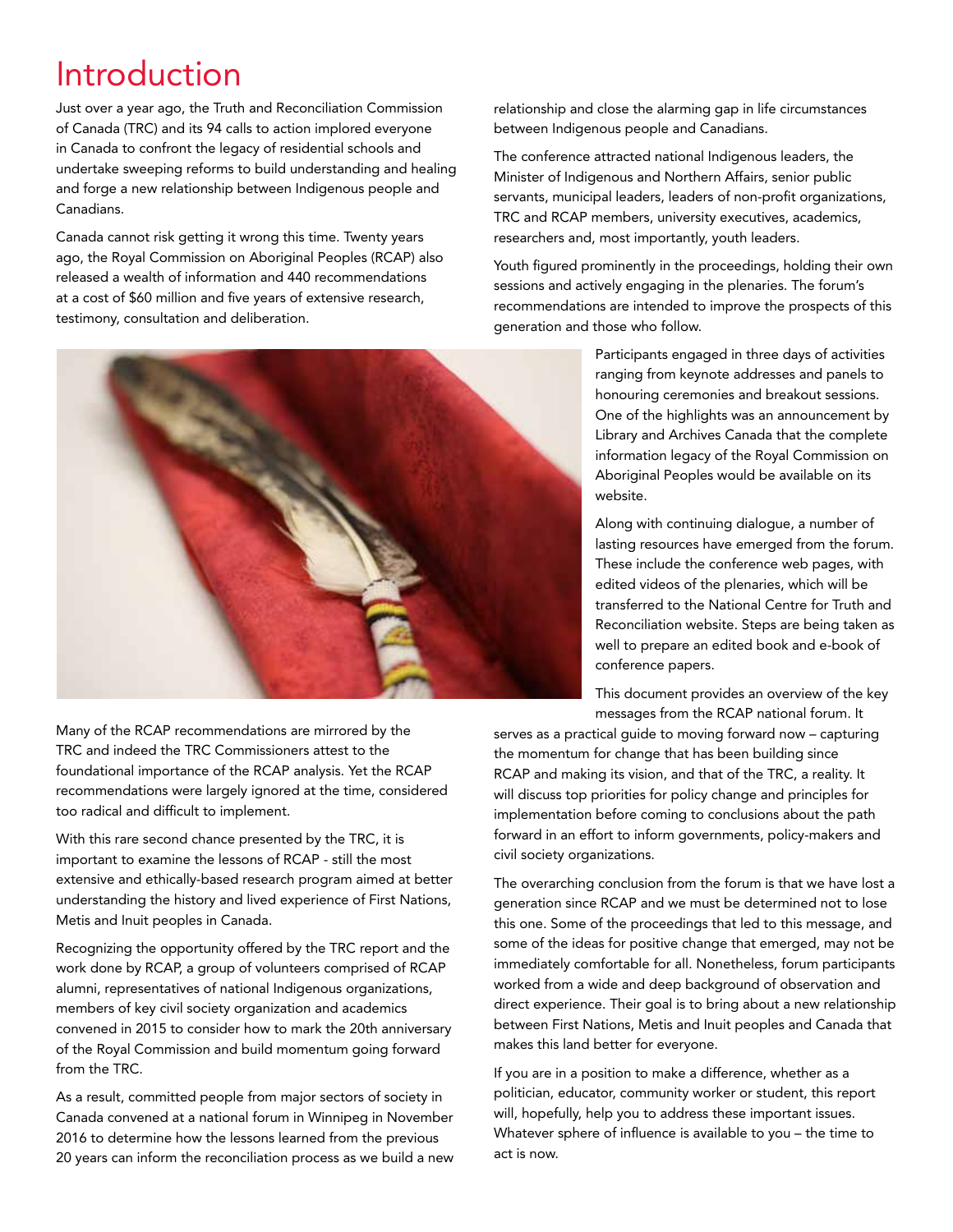### OUR STARTING POINT: RCAP's Four Guiding Principles



The Royal Commission on Aboriginal Peoples urged Canadians to begin a national process of reconciliation that would set the country on a bold new path, fundamentally changing the foundation of Canada's relationship with Indigenous peoples.

It gave an authoritative voice to a new interpretation of Canadian history and asked a fundamental question: What is the necessary foundation to permit the just completion of Confederation?

RCAP set out a vision and an ambitious, detailed plan. But the underlying theme was consistent – achieving self-determination and self-reliance for Indigenous peoples to better their lives and improve relationships within Canada was the foundation of a new approach.

"If one theme dominates,'' said the report, "it is that Aboriginal peoples must have room to exercise their autonomy and structure their own solutions.'' *Report of the Royal Commission on Aboriginal Peoples, Volume 5, Renewal: A Twenty-Year Commitment*

RCAP noted that Indigenous sovereignty is recognized and given effect by decades of formal alliances and treaties. The right of selfdetermination flows from this sovereignty, said the report, along with exercising the constitutional right of self-government.

Fifty-four of RCAP's 440 recommendations deal with governance alone – matters of the Constitution and parliament, legal frameworks, jurisdictional arrangements, machinery of government, financing and other structural issues.

And while few were implemented, there is no doubt that RCAP changed the conversation. It was part of the foundation and impetus for change that has continued to grow. While governments may have been reluctant to embrace the full range of the RCAP recommendations, Indigenous governments, communities and organizations have built upon them – leading to the very real possibility of a redefined relationship consistent with the original vision.

Conference participants supported RCAP's four guiding principles as a basis for a renewed relationship, agreeing that they are just as relevant today for all parties in the relationship, be they governments, civil society organizations, corporations or individuals. Because of this, they bear repeating.

#### 1. Recognition

There is a vital need to start from the premise that Indigenous peoples have been systematically considering these important issues and that public discourse has not incorporated Indigenous knowledge and thought respectfully. Canadians must rebalance the discourse to recognize the knowledge of Indigenous peoples.

"The principle of mutual recognition calls on non-Aboriginal Canadians to recognize that Indigenous people are the original inhabitants and caretakers of this land and have distinctive rights and responsibilities flowing from that status. It calls on Aboriginal people to accept that non-Aboriginal people are also of this land now, by birth and by adoption, with strong ties of love and loyalty. It requires both sides to acknowledge and relate to one another as partners, respecting each other's laws and institutions and co-operating for mutual benefit.'' *People to People, Nation to Nation: Highlights from the Report of the Royal Commission on Aboriginal Peoples*

#### 2. Respect

Respect among peoples requires the ability ``to look again'' - to open our eyes to a new way of seeing and take a holistic approach to living in harmony – with courtesy, consideration and esteem.

Respect means that we act towards each other in ways that enhance our dignity as human beings living on a shared land. Respect means listening, learning and striving to understand each other and to find ways to live well together. Respect means that we should place ourselves in the lives of others and work to improve their lives; in doing so, we enhance our own.

"The principle of respect calls upon all Canadians to create a climate of positive mutual regard between and among peoples. Respect provides a bulwark against attempts by one partner to dominate or rule over another. Respect for the unique rights and status of First Peoples, and for each Aboriginal person as an individual with a valuable culture and heritage, needs to become part of Canada's national character. *People to People, Nation to Nation: Highlights from the Report of the Royal Commission on Aboriginal Peoples*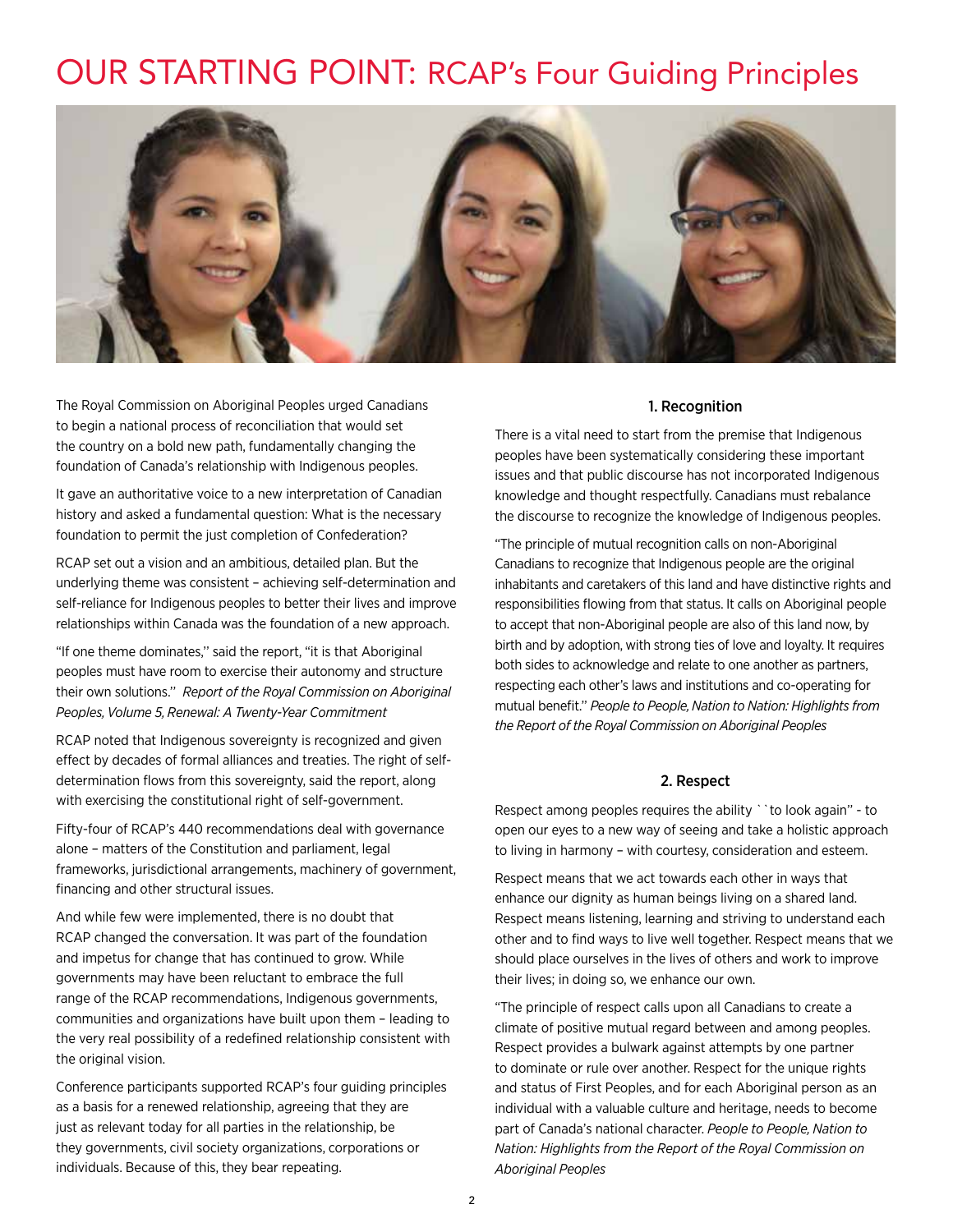#### 3. Sharing

Creating harmonious social relationships through sharing is important. But so too is righting the imbalance of resource distribution. Non-Indigenous Canadians benefit greatly from the status quo. Government revenues from treaty and traditional lands are very substantial, as noted at the forum.

A common refrain:"We are all treaty peoples,'' meaning we must acknowledge our reciprocal relationships and equitably share the benefits of Canada's lands and resources.

"The principle of sharing calls for the giving and receiving of benefits in fair measure. It is the basis on which Canada was founded, for if Aboriginal peoples had been unwilling to share what they had and what they knew about the land, many of the newcomers would not have lived to prosper. The principle of sharing is central to the treaties and central to the possibility of real equality among the peoples of Canada in the future.'' *People to People, Nation to Nation: Highlights from the Report of the Royal Commission on Aboriginal Peoples*

#### 4. Responsibility

Partners have a duty to act responsibly toward one another and the shared lands between them, leading to a transformation of what has been a colonial relationship into one of true partnership.

"Responsibility is the hallmark of a mature relationship. Partners in such a relationship must be accountable for the promises they have made, accountable for behaving honorably, and accountable for the impact of their actions on the well-being of the other. Because we do and always will share the land, the best interests of the Aboriginal and non-Aboriginal people will be served if we act with the highest standards of responsibility, honesty and good faith toward one another.'' People to People, Nation to Nation Highlights from the Report of the Royal Commission on Aboriginal Peoples

### Priorities for Policy Action

Just as Indigenous youth were centrally involved in the forum's plenaries and working groups (and held their own session), they must be at the centre of all priorities for policy action.

Youth who participated in the forum expressed interest in using existing programs and institutions to engage, in addition to being active outside current structures. Their advice to other youth: Ask to participate and crash the party.

Forum participants in general agreed on three priorities for action - the need to develop new institutions, a sustained commitment to foster vibrant communities, and a multi-faceted commitment to education.

There was overwhelming consensus that Indigenous peoples must set their own agenda, assuming responsibility and control of new ways to engage while they address issues in their communities by means they have developed. This does not imply that others should disengage.

Presentations by leaders of national Indigenous organizations made it clear that the Assembly of First Nations, Metis National Council and Inuit Tapiriit Kanatami have concrete and distinct proposals regarding how to move forward in structuring the new relationship with Canada.

Using their respective ideas about the way forward as a starting point is consistent with the RCAP view that Indigenous peoples have the lead role in structuring their own solutions.

In short – no more ignorant benevolence, said Natan Obed, president of the Inuit Tapiriit Kanatami.

"We are not ethnic minorities,'' said Perry Bellegarde, chief of the Assembly of First Nations, but "Indigenous people with a right to self-determination."

In a paper for the conference, Sharing the Land, Sharing a Future: A Nation-to-Nation Relationship, Mark Dockstator and Jennifer

> Dockstator investigated two First Nations concepts as a starting point for a new relationship – the Two-Row Wampum and the Medicine Circle.

The underlying concept of the Two Row Wampum belt emphasizes the distinct identity of two peoples directing their own paths but engaged in a mutual relationship guided by ideals of peace, friendship and mutual respect. Departure from those ideals has resulted in gross inequalities that undermine the relationship.

The Medicine Circle provides a way to bring Indigenous and Canadian perspectives together to analyze and discuss the relationship and find new ways to balance them in the spirit of reconciliation. The Medicine Circle using values of

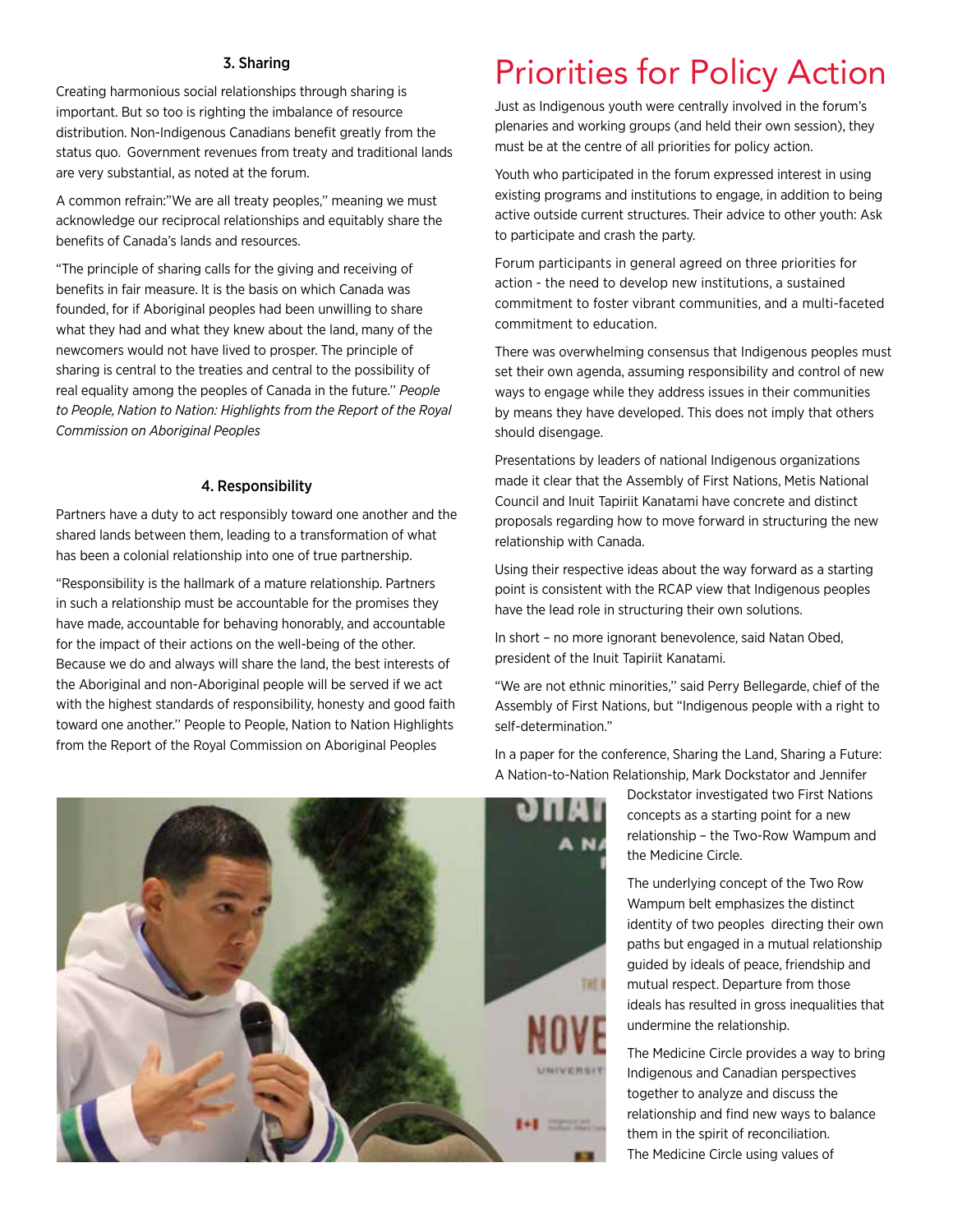distinctiveness, inclusivity and respect, ensures that Indigenous perspectives, long ignored, are considered equally.

Understanding these two concepts and guided by the precepts of a new relationship as set out by RCAP, the leaders of all national Indigenous organizations and the minister of Indigenous and Northern Affairs who were in attendance at the forum, participants identified and elaborated on their three priorities for action.

We are not ethnic minorities, but Indigenous people with a right to selfdetermination.

> Perry Bellegarde, chief of the Assembly of First Nations

#### 1. Develop New Institutions

RCAP recommended a new Royal Proclamation stating Canada's commitment to a new relationship and companion legislation setting out a treaty process and recognition of Aboriginal nations and governments.

It proposed an Aboriginal order of government subject to the Charter of Rights and Freedoms with authority over matters related to the good government and welfare of Aboriginal peoples and their territories.

It also recommended replacing the federal department with two departments – one concerned with the relationship with Aboriginal nations and one to provide services for non-self-governing communities.

Metis self-government would also be recognized and a land base provided, along with rights to hunt and fish on Crown land.

It remains unclear what that framework will look like. But there can be no doubt that reformatted nation to nation and nation to Crown relationships will require vast institutional changes to federal structures and new Indigenous-designed institutions to reflect and support it.

"We know what is needed is a total renewal of the relationship between Canada and Indigenous peoples,'' the prime minister said in response to the final TRC report in 2015. (Statement by the Prime Minister on release of he Final Report of the Truth and Reconciliation Commission, Dec 15, 2015)

The concept of nation to nation and nation to Crown relationships has gained momentum and remains a foundation for the future. However, pollster Michael Adams, founding president of Environics Research Group, pointed out that while there is growing support among Canadians for closing the gap in benefits and life circumstances of Indigenous peoples and Canadians, the same enthusiasm is not reflected in surveys about major institutional change.



Replacing Indigenous and Northern Affairs Canada (previously Indian Affairs) was at the top of the priority list for the conference, given the central role of the department and the Indian Act in policy that resulted in marginalizing Indigenous peoples and dispossession from their traditional lands.

Despite recent progress on treaty rights, the Crown still determines policy priorities, program criteria, funding levels and operational requirements of band administrations.

Yet there is no doubt that the power balance has been shifting toward Indigenous self-government, especially after specific and comprehensive land claims initiated by the 1973 Supreme Court of Canada landmark case, *Calder v. British Columbia*, and court proceedings to clarify Section 35 of the 1982 Constitution, which acknowledged existing Aboriginal and treaty rights but failed to create consensus on the practical meaning of those provisions.

When RCAP began its work in 1991, just three comprehensive land claims had been negotiated and only one self-government deal had been reached. There are now 32 agreements being implemented for land settlements, self-government or both. And there are 99 open negotiation tables, over half in British Columbia.

First Nations are using other means to become self-determining, including the negotiation of sectoral or self-government agreements and collecting property taxes to support economic growth.

In a paper entitled *Completing Confederation: The Necessary Foundation* – authors Frances Abele, Erin Alexiuk, Satsan (Herb George) Wet'suwet'en and Catherine MacQuarrie, argue that First Nations need to learn to master the Indian Act in the sense of seizing jurisdiction and demanding appropriate resources.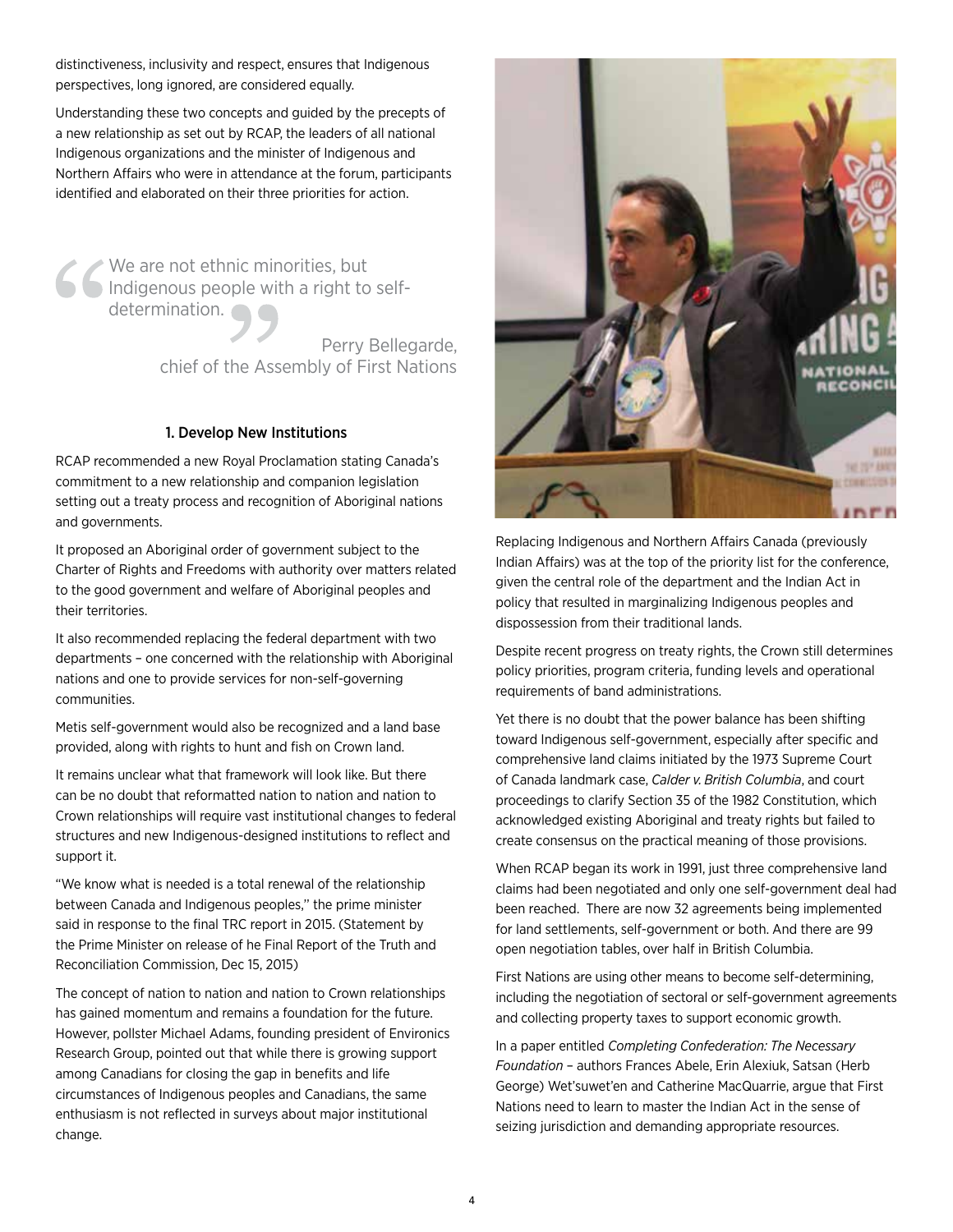Communities face the struggle of re-engaging people robbed of a sense of agency by the colonial experience. Their problem-solving should be driven by themselves and the federal government and provinces should take supporting roles as they embark on their own critical self-examination of where their policies and actions hinder progress for Indigenous people.

Forum participants noted that a sound and just institutional foundation for the relationship may reduce the need for shortterm and conditional programs that are intended to remediate crises and gaps.

Continued reliance on programs in preference to institution building was seen as problematic.

#### 2. Foster Vibrant Communities

There are many vibrant First Nations, Metis and Inuit communities, including in cities, across Canada.

But there are many others where life expectancy is lower. Illness is more common and social problems, from violence to alcohol abuse, occur more often. Indigenous communities tend to have fewer high school graduates or university and college students. Homes are often in poor repair. Water and sanitation systems are sometimes inadequate. Joblessness is more common. Indigenous people tend to spend more time in jail and prisons than Canadians.

It is common to describe these conditions as poverty. Yet it is important to understand that First Nations, Metis and Inuit communities with these characteristics have many strengths and often do not consider themselves "impoverished" given their relationship to the land and cultural traditions. Further, they do not always see changes that mimic elements of Canadian society as relevant or positive. The common phrase "closing the gap" between



the conditions of Indigenous people and other communities in Canada should be guided by the principle of equity – fairness – rather than equality or sameness.

There was consensus at the forum that the challenge is developing a long-term framework that recognizes the distinct issues faced by communities, provides sustained support for community-driven priorities, and enables communities to share what they have learned with one another.

#### We are not without models.

The Kelowna Accord, announced in November 2005, was the result of an 18-month consultative process that involved the federal government, provincial and territorial governments, and five national Indigenous organizations. Its purpose was to close the gap between the Indigenous and non-Indigenous standard of living in Canada.

The accord was a 10-year plan, including a \$5-billion commitment over five years, aimed at significantly improving health, education, housing and infrastructure, economic opportunities, accountability, and relationships between Aboriginal communities and the federal government.

#### It was not implemented.

Obed, who was part of the Kelowna process, said amnesia afflicts all governments, including Indigenous ones, and it is too easy for cumulative efforts to be wiped out by incoming governments with different views.

#### Now it is a decade later.

Today, the Kelowna Accord still provides an important model, in particular the inclusive nature of its process and the fact that all parties to the accord made specific commitments to enable the achievement of its goals.

The Yukon agreement is another model. It elucidates transforming service delivery so that it is more effective and, like the Kelowna Accord, it assigned responsibility to all parties to meet set benchmarks.

The First Nations-Canada Joint Committee on the Fiscal Relationship, created in July 2016, has been quietly figuring out how to change Ottawa's transfers of billions of dollars to the country's 634 First Nations. The committee has until Dec. 31, 2017 to create a one-stop shop for First Nations rather than the complicated existing fiscal arrangements they have with as many as five federal departments and many different funding programs. It was cited at the forum as a current initiative with potential.

For Francyn Joe, interim president of the Native Women's Association of Canada, high levels of violence and gender discrimination need to be considered a high priority and not considered only within the frame of family issues

The potential contribution of the inquiry into missing and murdered Aboriginal women was noted. Its mandate includes making recommendations on removing systemic causes of violence and increasing safety for Indigenous women and girls, as well as honouring those who have been killed or gone missing.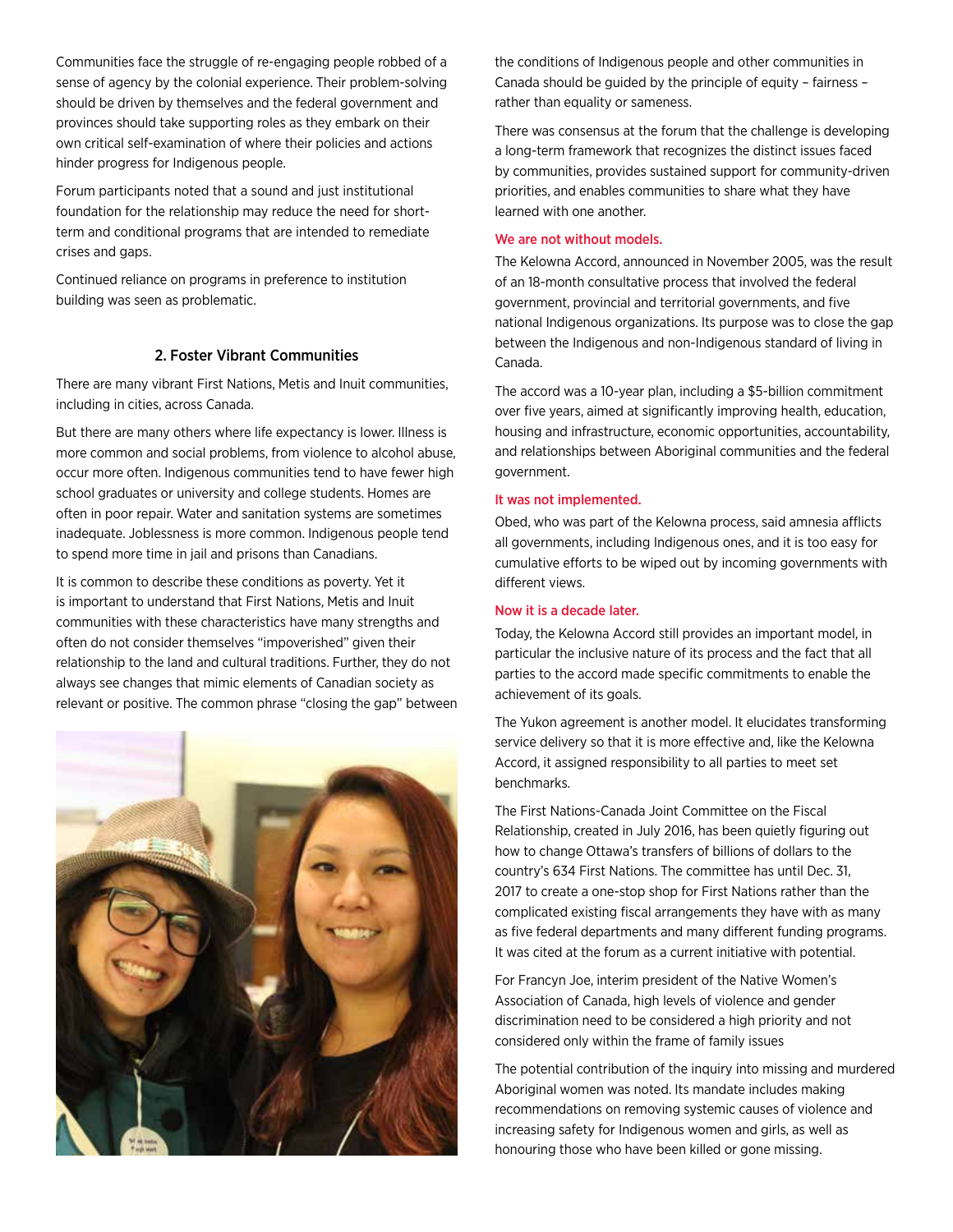Conference participants also emphasized the importance of entrepreneurial support for local Indigenous businesses as a proactive way of combatting joblessness and empowering youth.

#### 3. Education

Two areas of education stood out during the forum – for non-Indigenous Canadians and for Indigenous Canadians. As to the first group, in the 20 years since RCAP, many Canadians have seized on the notion that the Canadian history they learned in school was grossly inadequate and misleading at best.

This momentum needs to be sustained and accelerated. We need to educate ourselves about Indigenous history, including distinctions between various Indigenous groups and their differing challenges, as well as the aspirations of Indigenous peoples.

The question posed by many at the conference: How do we get people to admit what they do not know and learn what they do not know?

It is time to promote the real history of Canada so that non-Indigenous Canadians have with the knowledge required to help forge and support new nation to nation and nation to Crown relationships.

There should be mandatory cultural and history training for public servants, including teachers, police, health-care workers and administrators, as recommended by the TRC, as well as a major national communication campaign that

harnesses social media and includes toolkits for businesses and others.

In the classroom, conference participants envisioned a complete overhaul of what children are taught from primary grades through to the end of high school, with a revamp of the curriculum so that it is grounded in and supportive of Indigenous cultures and Indigenous ways of knowing.

Systemic educational change requires increasing the capacity of educators to deal with new knowledge and sensitive issues.

At the college and university level, there was consensus that excellent progress is evident in offerings of Indigenous courses available to all students and many are recruiting Indigenous faculty. Post-secondary institutions should

also consider or expand Elder visiting scholar programs.

There was also broad consensus that cultural awareness and understanding should be promoted outside the classroom – through arts organizations, inclusive sports events and other means – events that will help foster familiarity and respect among people of different backgrounds.

But tackling the challenge of educating non-Indigenous Canadians about what they don't know is not the only priority.

Support for the education of Indigenous youth is woefully lacking. The conference called on governments to close the gap between funds received by provincial and Indigenous schools and develop the institutions and funding frameworks to provide Indigenous control over them

It is also critical to ensure that Indigenous students are provided the kinds of arts and sports activities that encourage fun, a sense of accomplishment and pride.

They must be taught in and about their own cultures and languages. Youth who are fluent in their native language are more successful in school. About 60 languages in 12 distinct linguistic groups are native to Canada, but there used to be more than 300. Those remaining are in danger of disappearing as a result of decades of government assimilation strategies. Indigenous languages are not protected under Canadian law and some of money currently earmarked for language preservation goes unspent each year.

A prevailing sentiment at the forum was the need for Indigenous languages legislation. (In December 2016, Prime Minister Justin Trudeau said the federal government would present an Indigenous Languages Act written in consultation with Indigenous leaders but gave no details about what the bill might contain or how much money would support it.)

Conference participants prioritized a holistic approach to childhood education as key to healthy childhood development. As children



are the future, a secure start in life is of paramount importance. The holistic approach envisioned includes an investment in the overall well-being of families, which includes ensuring family supports are in place to address mental, emotional, physical and spiritual needs of parents and children alike.

Who should have the decision-making authority and resources to realize this vision? Indigenous communities on- and off-reserve should have the autonomy to make and implement decisions for childhood education. Support from the government should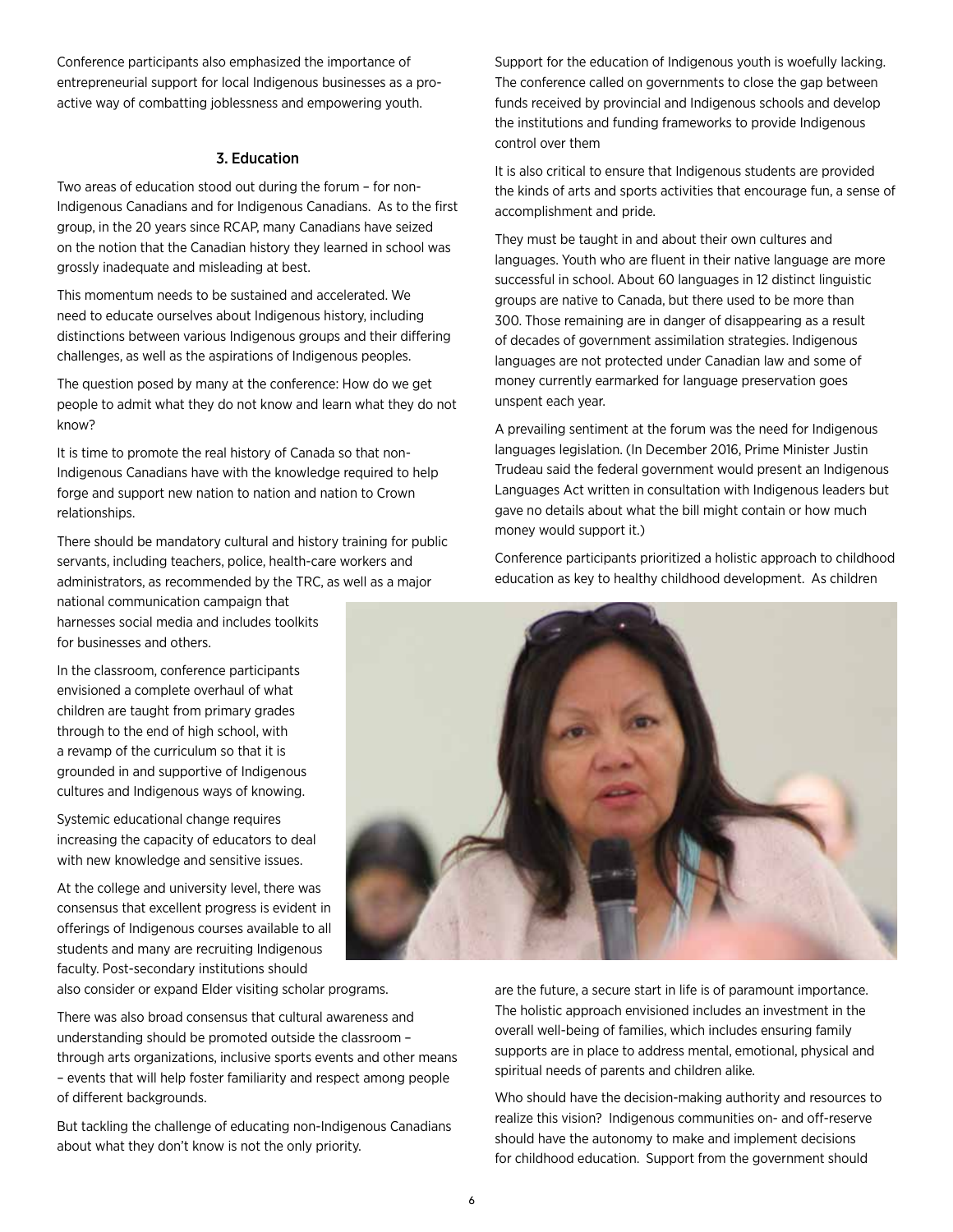take the form of federal recognition of Indigenous government authorities and the transfer from the federal level to Indigenous governments of the requisite resources.

How can this be implemented? Programs such as Aboriginal Head Start in Urban and Northern Communities (AHSUNC) and On-Reserve (AHSOR) are hidden gems that are holistic in nature and require support and promotion. Archibald and Hare's paper for the forum provides essential information for this early childhood

education/development program, as well as others for all other levels of education.

In addition, institutional and policy changes required include, but are not limited to, simplifying bureaucracy in how funds are accessed, providing block funding to First Nation communities, simplifying and streamlining the administrative and reporting burden, and increasing the flexibility First Nations and Indigenous communities are allowed.

# Principles for Implementation

Forum participants recognized that RCAP's implementation plan for restructuring the relationship is a practical starting point to think about the way ahead, even 20 years later.

A number of additional core ideas for implementation also emerged from the forum.

The forum addressed the need for Canadians to educate themselves about individual Indigenous nations and communities and their different histories, beliefs, challenges and aspirations.

That diversity must be recognized in all efforts to achieve a new relationship with Indigenous nations – one size does not fit all and programs cannot be imposed that do not reflect the needs and wishes of communities.

Electoral cycles should not determine the success or failure of reconciliation initiatives. Collaborative work must continue throughout and beyond elections.

Institutional change is essential to a positive new relationship, certainly at the federal level and more broadly within the Canadian federation.



The strong view emerged that we must also commit to evaluating our progress, perhaps through the creation of a national council for reconciliation (as announced by the prime minister in December 2016) to help implement the TRC final recommendations.

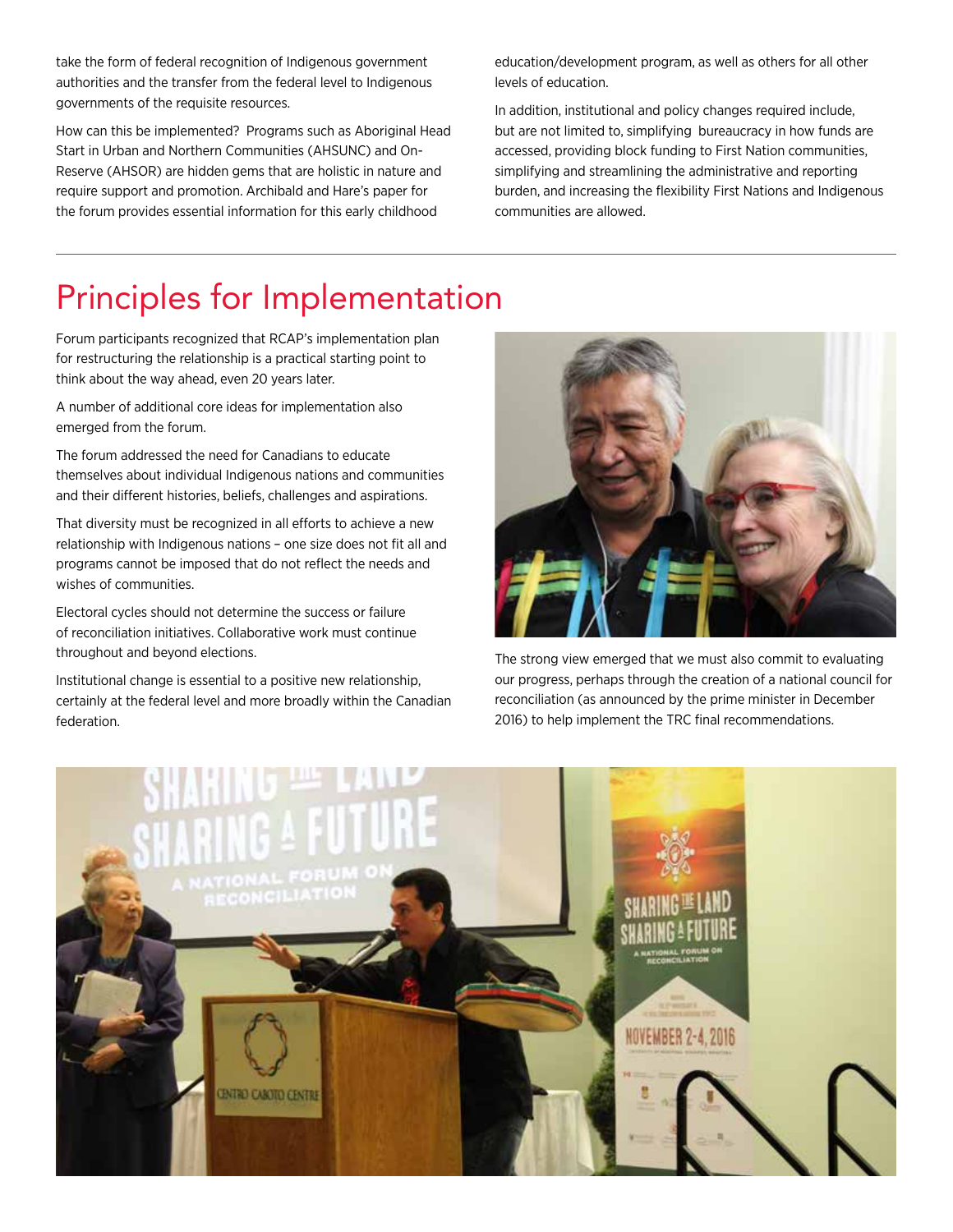# **Conclusion**

First Nations, Metis and Inuit participants in *Sharing the Land, Sharing a Future* made it clear that they have diverse, concrete ideas about healing their communities and developing new relationships with non-Indigenous governments.

What is the single most effective thing they need to speed their progress in re-establishing themselves as nations? The first RCAP principle, recognition, captures much of the dialogue at the forum related to this question. As the Commission pointed out, "Mutual recognition has three major facets: equality, co-existence and self-government." (Report of the Royal Commission on Aboriginal Peoples, Volume 1, Looking Forward Looking Back, Part 3 –Building the Foundation of a Renewed Relationship, Chapter 15 – The Principles of a Renewed Relationship). A decolonized institutional framework for all three Indigenous groups would be a key manifestation of the concept of recognition. For First Nations, it would replace the 19th century Indian Act; for Metis and Inuit, it would require new institutions enshrined in law.



Canadian governments at all levels and other institutions need to listen respectfully to ideas for a new relationship, recognizing that there may be different approaches. Respectful listening is the necessary foundation for achieving a better future that adheres to the four RCAP principles.

Secondly, a commitment to reduce the gap between Indigenous peoples and Canadians to ensure healthier vibrant communities for all Indigenous peoples, and especially the youth who will become tomorrow's leaders.

If we do not invest in our youth – allowing them to educate us as we help to illuminate their traditional ways and languages and prepare them for the future – we risk losing another generation, and with it, our best chance to advance good relations and develop a shared responsibility for the future.

Third, a commitment to widespread education of Canadians is the only way to eradicate ignorance about Indigenous people - their histories, communities, challenges, aspirations, and beliefs.

Education enables change. Indigenous nationhood is not a threat to Canada. Ignorance is. It should be remembered that Canada was founded on the principle of being a federation with multiple sovereignties.

Recognizing the sovereignties of the First Nations, Inuit and Metis peoples does not violate the Constitution. Recognizing the sovereignties of Indigenous peoples is essential to their continued growth.

In this celebration year of Canada's 150th anniversary, let's commit to ensuring that all Canadian children come to know the truth about the country's history and its rich legacy of Indigenous peoples.

Let's ensure that they are the first generation of a new equitable, respectful relationship.

If we do that, the next 150 years will look much different.

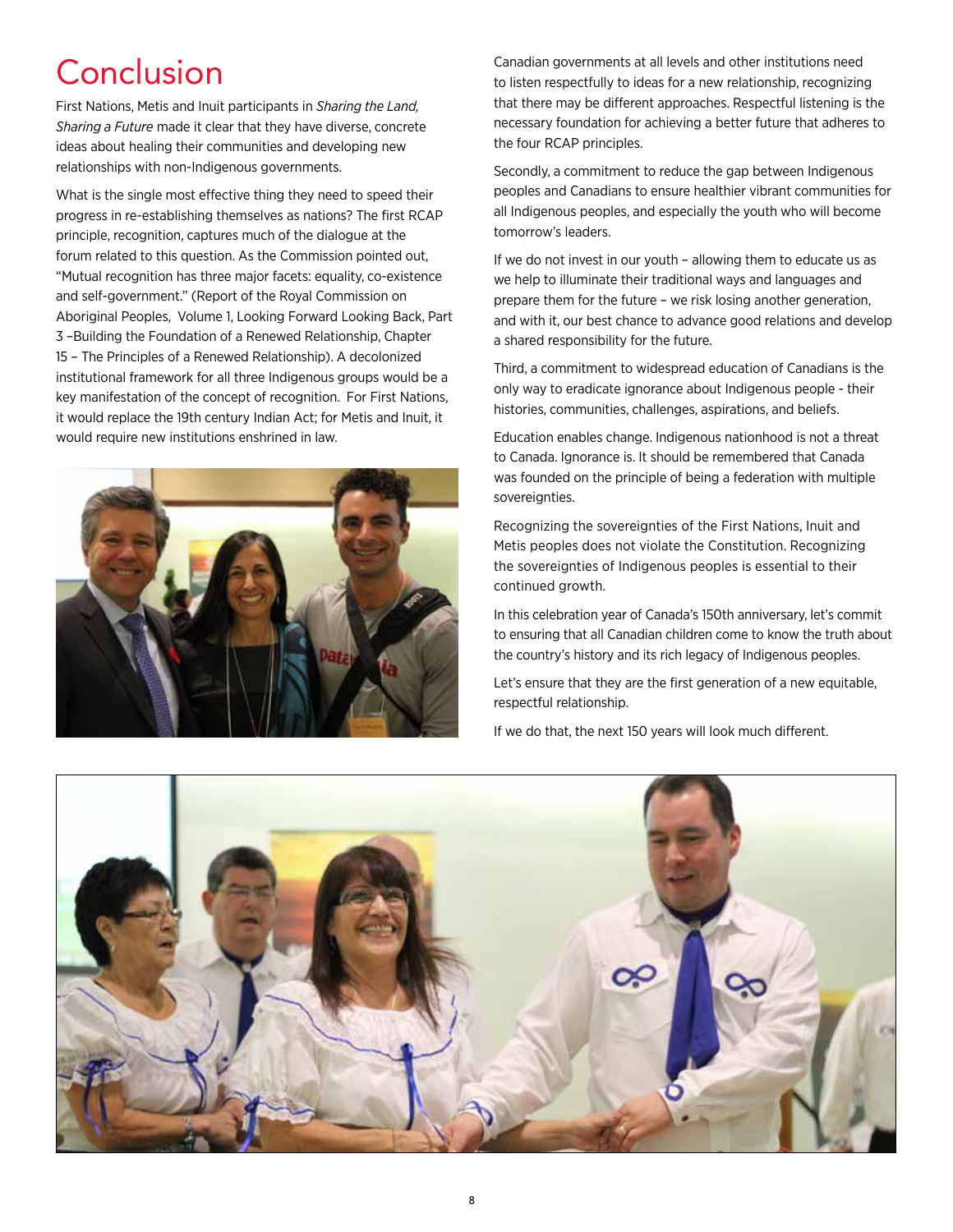### For More Information:

Visit the conference website at: www.queensu.ca/RCAP20

✤

Access reports and recommendations from the Royal Commission on Aboriginal Peoples at Libraries and Archives Canada: www.bac-lac.gc.ca/eng/discover/aboriginal-heritage/royal-commission-aboriginal-peoples/ Pages/introduction.aspx

### Sponsors:

Indigenous and Northern Affairs Canada ✤ Social Sciences and Humanities Research Council of Canada ✤ Canadian Institutes of Health Research  $\sigma^0_{\rm eff}$ University of Manitoba ✤ Queen's University ✤ Dalhousie University ✤ National Centre for Truth and Reconciliation ✤ Federation for the Humanities and Social Sciences

### Partners:

Queen's University, School of Policy Studies

✤ National Centre for Truth and Reconciliation